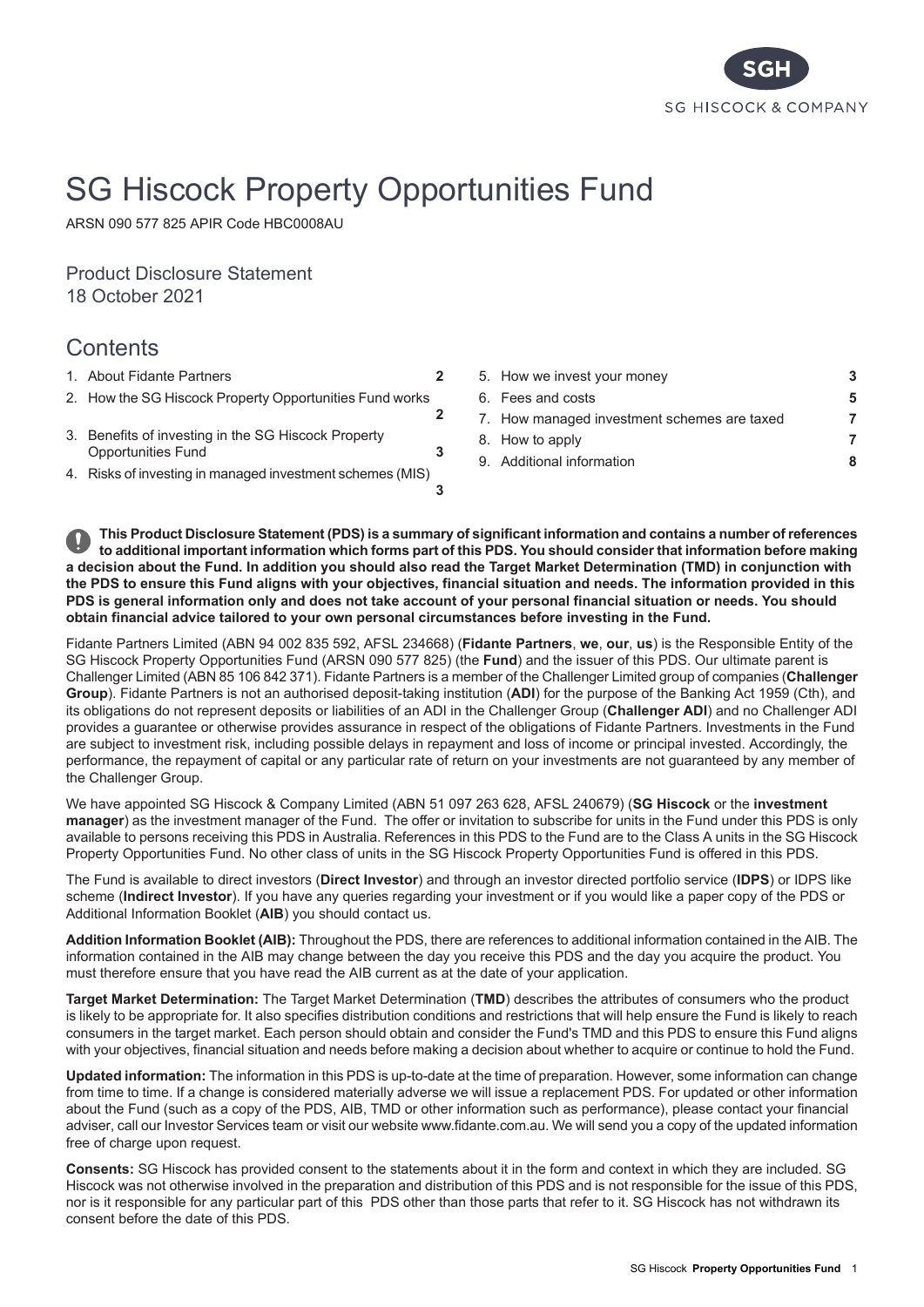# <span id="page-1-0"></span>1. About Fidante Partners

# **Fidante Partners – the Responsible Entity**

Fidante Partners is the Responsible Entity of the Fund. As Responsible Entity, we issue units in the Fund and are legally responsible to the unitholders of the Fund for its operation.

Fidante Partners forms long term alliances with talented investment teams to support and grow specialist investment management businesses. Through these strategic partnerships, we're able to provide investors with some of the world's most compelling investment strategies. We have appointed SG Hiscock as the investment manager of the Fund. We provide back office, administration, support services to SG Hiscock, allowing SG Hiscock the freedom to focus on investing and managing the assets of the Fund.

Neither we, nor any of our related entities, nor SG Hiscock guarantee the repayment of your capital or the performance of your investment or any particular taxation consequences of investing.

### **SG Hiscock – the Investment Manager**

SG Hiscock is a boutique investment manager, established in August 2001 and is 100% owned by staff and associates. The team has worked together for over 20 years and use their trademarked investment style (ValueActive™).

<span id="page-1-1"></span>SG Hiscock has a broad range of funds and a mix of large wholesale clients, high net worth and retail clients. For further information please visit www.sghiscock.com.au.

# 2. How the SG Hiscock Property Opportunities Fund works

The Fund is a registered managed investment scheme (also known as a managed fund) that is an unlisted Australian unit trust governed by the constitution together with the Corporations Act 2001 (Cth) (**Corporations Act**) and other laws. Managed funds pool individual investors' monies which are then used to purchase assets in line with the Fund's investment objective.

Investors in the Fund are issued units in the Fund which represent their beneficial interest in the assets of the Fund, but do not give an investor an interest in any particular asset of the Fund. Certain rights are attached to these units and these rights are exercisable by the person who owns the units (referred to as **Direct Investor**, **unitholders** throughout this PDS). For specific information on investing, please refer to '8. How to apply' in this PDS. Investors accessing the Fund through an IDPS are referred to as Indirect Investors throughout this document. Indirect Investors do not become unitholders in the Fund, nor do they acquire the rights of a unitholder.

The number of units you can purchase will depend on the amount being invested and the investment unit price calculated for the day we receive your valid application form.

### **Investing**

You can invest in the Fund as a Direct Investor, or an Indirect Investor.

For Direct Investors the minimum initial investment amount is \$10,000; or \$1,000 when a Regular Savings Plan is established. For additional investments, the minimum one-off additional investment amount is \$1,000 and the minimum Regular Savings Plan amount is \$100 per month. We can vary or waive the minimum investment amounts at any time.

For more information on how to make an investment, refer to '8. How to apply' in this PDS. All individual or joint investors in the Fund must be at least 18 years of age and all new investors must comply with our Customer Identification Program. Please refer to 'Customer Identification Program' in the Fund's AIB available on our website.

Indirect Investors should contact their IDPS operator for application information.

### **Withdrawing**

Once invested in the Fund, you can generally withdraw your investment at any time by making a withdrawal (subject to certain requirements).

For Direct Investors the minimum withdrawal amount is \$1,000. The number of units you can withdraw will depend on the amount being withdrawn and the withdrawal unit price calculated for the day we receive your withdrawal request. In some circumstances, such as when there is a freeze on withdrawals or withdrawals are spread, you may not be able to withdraw your funds within the usual period upon request. Refer to 'Withdrawal risk' in this PDS for more information.

Indirect Investors should contact their IDPS operator for withdrawal information.

# **Unit prices**

Unit prices will vary as the market value of the Fund's assets rise and fall. Unit prices are determined in accordance with the Constitution and are usually calculated each New South Wales business day. We have a Unit Pricing Permitted Discretions Policy which sets out how we will exercise any discretion in relation to the unit pricing. You can request a copy of this policy free of charge by contacting us on 13 51 53.

### **Processing**

If your valid investment or withdrawal request is received in our Sydney office before 3:00pm Sydney time on a NSW business day (referred to as the **transaction cut-off time**), it will usually be processed using the unit price determined as at the close of business on that day. If your valid investment or withdrawal request is received after the transaction cut-off time, or on a non-business day, it will usually be processed using the applicable unit price calculated as at the close of business on the next business day. We will provide notice if we are to change the transaction cut-off time.

# **Frequency of distributions**

The Fund generally pays distributions quarterly; however, we do not guarantee any level of distributions and there may be periods in which reduced or no distributions are paid. Distributions will generally be paid directly to a nominated Australian financial institution or reinvested in additional units in the Fund as soon as practicable after the end of the Fund's distribution period.

# **How distributions are calculated**

Distributions you receive will generally represent your share of the distributable income of the Fund and can be made up of both income and net realised capital gains. Where more than one class is on issue, the distributable income referable to each particular class will be the proportion of distributable income properly referable to that class of units. Your share of any distribution depends on how many units you held at the end of the distribution period as a proportion of the total number of units on issue in the Fund at that time.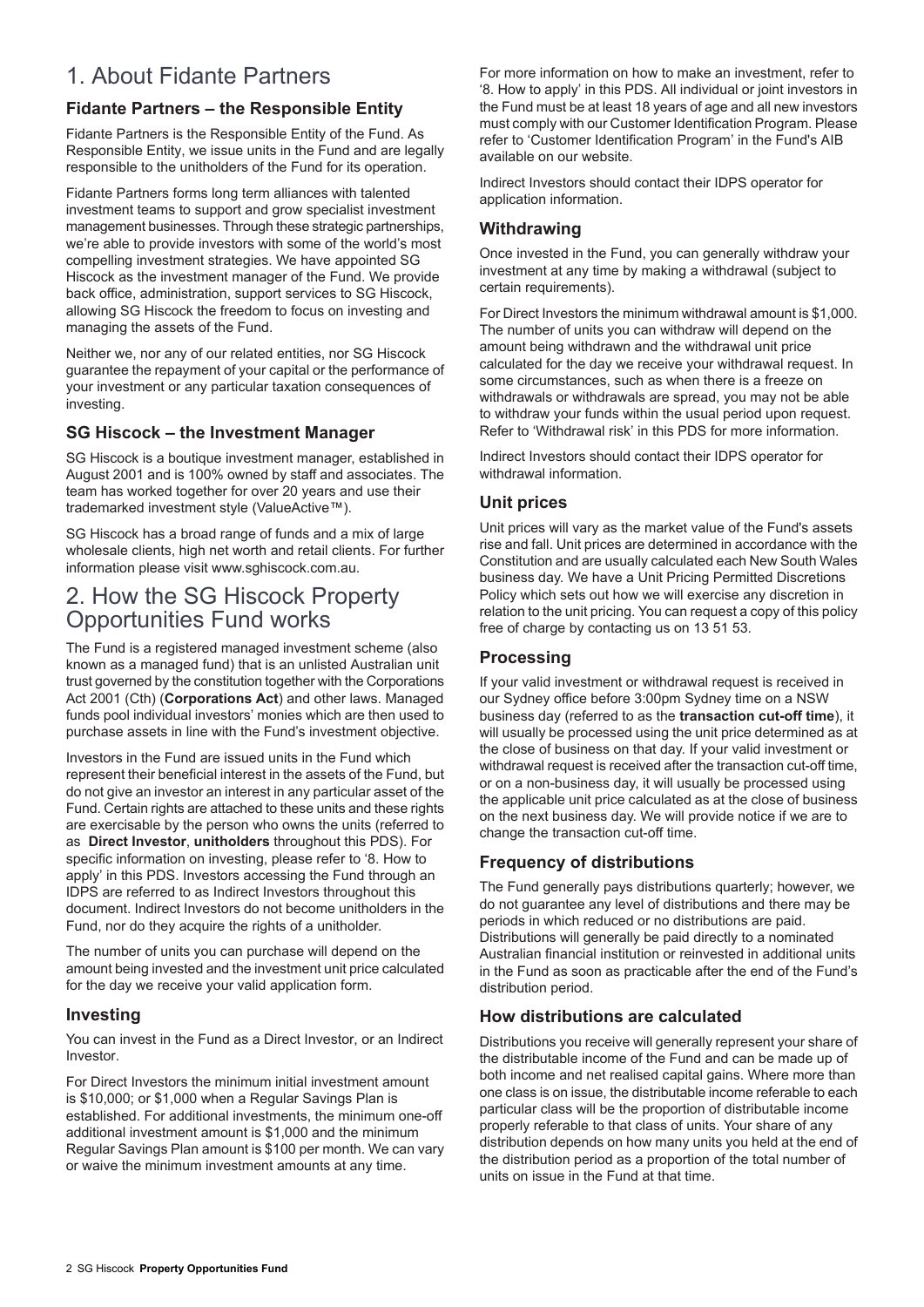In certain circumstances, some income and/or net realised capital gains may be held back until the final distribution of the distribution period (being a period of up to 12 months) at the end of June to allow for market volatility.

**You should read the important information about 'How the Fund is governed', 'Additional information about investing', 'Additional information about withdrawing', 'Additional information about transactions', 'How unit prices are calculated', and 'Additional information about distributions' in the AIB before making a decision. Go to www.fidante.com.au/SPOF\_AIB.pdf. The material relating to 'How the Fund is governed', 'Additional information about investing', 'Additional information about withdrawing', 'Additional information about transactions', 'How unit prices are calculated', and 'Additional information about distributions' may change between the time when you read this PDS and when you acquire the product.**

# <span id="page-2-1"></span>3. Benefits of investing in the SG Hiscock Property Opportunities Fund

# **Significant features and benefits**

- **Diversified portfolio:** The Fund provides exposure to a diversified portfolio of Australian property and infrastructure assets by investing in real estate investment trusts, companies engaged in property investment and property management as well as development, construction and infrastructure.
- **Proven investment professionals**: SG Hiscock is an experienced, dedicated boutique investment manager with portfolio managers having approximately 25 years' experience in managing Australian REITs.
- **Active management:** The Fund is managed using a consistent investment style that has been used by the SG Hiscock team for more than a decade. It combines valuation work with analysis of company and market fundamentals and market sentiment. The team seeks to identify inefficiencies in the market which its investment process aims to exploit.
- <span id="page-2-2"></span>**Investment opportunity:** The Fund allows access to investment opportunities and diversification that individual investors usually cannot access on their own.

Refer to '5. How we invest your money' in this PDS for more information on the Fund's investments.

# 4. Risks of investing in managed investment schemes (MIS)

<span id="page-2-0"></span>All investments carry risk. Different strategies carry different levels of risk depending on the assets that make up the strategy. Generally, assets with the potential for the highest long-term returns may also carry the highest level of risk.

When investing in an MIS, it is important to note that the value of assets in the MIS and the level of returns will vary. No return is guaranteed. Future returns may differ from past returns and

investors may lose some or all of their money invested. Additionally, laws (including tax laws) that affect MIS may change in the future, which may have an adverse effect on the returns of MIS,

The level of acceptable risk will vary across investors and will depend upon a range of factors such as age, investment timeframe, where other parts of the investor's wealth is invested and the investor's level of risk tolerance.

The significant risks of investing in the Fund include:

- **Concentration risk:** A concentrated fund is generally exposed to a smaller range of assets and is therefore more sensitive to fluctuations in the value of those assets.
- **Currency risk:** Some securities held by the Fund may be denominated in a currency different to Australian Dollars. A change in the value of these currencies relative to the Australian dollar can affect the value of the investments.
- **Derivative risk:** Risks associated with using derivatives may include, but are not limited to, the value of a derivative failing to move in line with that of the underlying asset and its potential illiquidity. Derivatives may also be subject to collateral risk and counterparty risk (refer to AIB).
- **Equity security risk:** The value of an equity security is affected by internal (e.g. changes in management) and external (e.g. market sentiment) factors that may impact the performance of the actual company over short or extended period of time.
- **Fund risk:** The risk that changes to the Fund such as termination, changes to fees, or changes in government policies (including investment sanctions) can have an impact on the Fund and/or its investors.
- **Liquidity risk:** The risk that the securities in which the Fund is invested, or the Fund itself, may become illiquid. This may also impact an investor's ability to withdraw from the Fund (refer to 'Withdrawal risk' in the AIB).
- **Market risk:** The possibility for an investor to experience losses due to factors that affect the overall performance of the financial markets outside the control of the Fund.
- **Property related risk:** The value of property securities and any income flow may rise or fall as a result of changes to a number of factors that impact direct property, such as interest rates, the quality of properties, cost of financing, and other economic conditions that may affect supply and demand of property.

**You should read the important information about 'Additional information about significant risks' in the AIB before making a decision about the Fund. Go to** www.fidante.com.au/SPOF\_AIB.pdf. The material relating **to 'Additional information about significant risks' may change between the time when you read this PDS and when you acquire units in the Fund.**

# 5. How we invest your money

When choosing what to invest in, you should consider the likely investment return of the Fund, the risks associated **with investing in the Fund, and your own personal objectives, risk preference and investment time frame.**

**Investment return objective**

The Fund aims to outperform its benchmark over rolling three-year periods while providing a quarterly income stream and some capital growth over the medium term.

**Minimum suggested** At least five years **investment timeframe**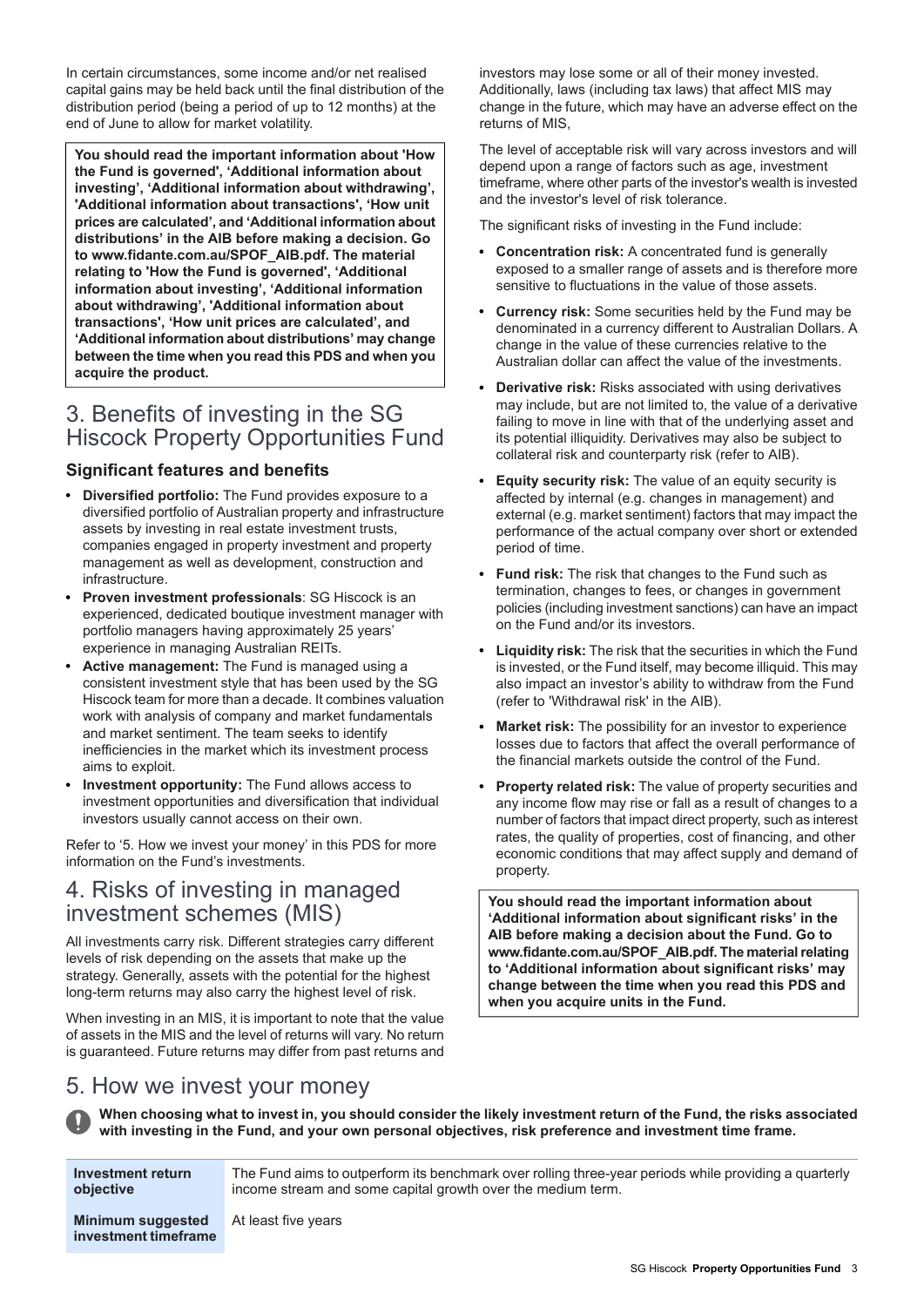#### **Benchmark** S&P/ASX 300 A-REIT Accumulation Index

#### **Risk level**



Refer to 'Additional information about the Fund's investments' in the AIB for further information about the Fund's risk.

**Description of the Fund**

SG Hiscock aims to offer investors an alternative to direct property ownership, through exposure to a diversified portfolio of listed securities that invest in properties, real estate-related activities, and infrastructure assets domiciled within and outside Australia.

The Fund is intended to be suitable for investors who are happy to invest for at least five years, are seeking moderate levels of return with some income and are comfortable with moderate volatility including the possibility of periods of negative returns. To help you understand the following information relating to the Fund's investments, definitions of the important investment terms are provided in the AIB available on our website.

#### **Investment approach**

SG Hiscock believes that a combination of fundamental analysis of 'top-down' macroeconomic influences and 'bottom-up' company-specific research, analysis and valuation is required to add value to investment portfolios.

SG Hiscock employs a three stage investment process based on valuation, fundamentals and sentiment (behavioural analysis). While SG Hiscock believes value is important, the Fund tends to have a more neutral style exposure than a traditional value manager. SG Hiscock's investment approach assesses every security from both a fundamental and valuation perspective. It identifies the major trends in the global and domestic economies, and looks at how these trends influence each individual security.

SG Hiscock assesses the valuation of every security incorporating relevant macroeconomic and microeconomic factors. SG Hiscock's bottom-up analysis allows it to identify those stocks that it expects will deliver superior performance over the medium to long term.

#### **Investment universe and portfolio construction**

The Fund's investment universe is primarily securities listed, or due to be listed, on the Australian Securities Exchange (**ASX**) (but may include securities listed on other exchanges in Australia or overseas). These may include:

- real estate investment trusts (**REITs**);
- companies engaged in property investment, management, development or construction that aim  $\bullet$ to produce capital gains and/or income for investors; and
- securities which invest in infrastructure assets.

The final portfolio reflects SG Hiscock's best ideas that meet the Fund's philosophy and investment criteria. The objective of the portfolio is to build a diversified portfolio of listed property securities. Portfolio construction guidelines include limits to the Fund's exposure to any one company.

Derivatives can be used to implement investment decisions and as a risk management tool (such as managing the effect of interest rate movements). SG Hiscock does not intend to gear the Fund through the use of derivatives.

#### **Currency strategy**

SG Hiscock will aim to fully hedge any foreign currency exposure back to the Australian dollar.

| <b>Strategic asset</b><br>allocation ranges <sup>1</sup> | <b>Asset class</b>      | Min $(\%)$ | Max $(\%)$ |
|----------------------------------------------------------|-------------------------|------------|------------|
|                                                          | Securities <sup>2</sup> | 90         | 100        |
|                                                          | Cash                    |            | 10         |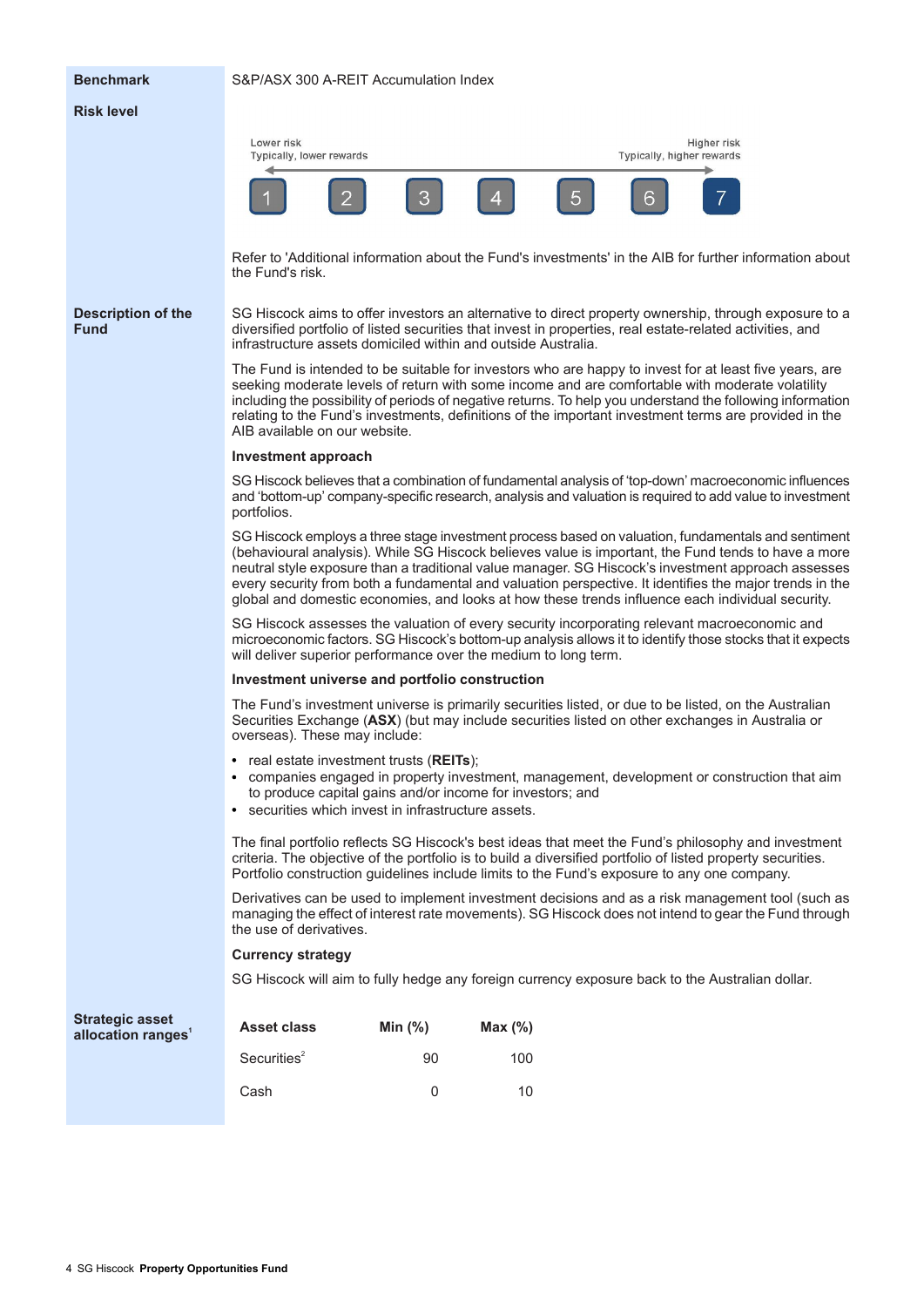| <b>Strategic asset</b><br>allocation ranges cont                                   | These are asset allocation ranges for the Fund. If market movements, investments into or withdrawals from the Fund, or changes<br>in the nature of an investment, cause the Fund to move outside these ranges, or a limit set out in this PDS, this will be addressed<br>by us or SG Hiscock as soon as reasonably practicable.<br><sup>2</sup> The securities asset allocation is broken down as follows:                                                                                                                                                                                                                                                                                                                                                               |
|------------------------------------------------------------------------------------|--------------------------------------------------------------------------------------------------------------------------------------------------------------------------------------------------------------------------------------------------------------------------------------------------------------------------------------------------------------------------------------------------------------------------------------------------------------------------------------------------------------------------------------------------------------------------------------------------------------------------------------------------------------------------------------------------------------------------------------------------------------------------|
|                                                                                    | • securities listed in Australia (including exposure to infrastructure assets up to a maximum of 5%) 80% - 100%<br>• securities listed offshore 0% - 20%                                                                                                                                                                                                                                                                                                                                                                                                                                                                                                                                                                                                                 |
| Labour standards or<br>environmental, social<br>or ethical (ESG)<br>considerations | SG Hiscock may take into account labour standards and environmental, social and ethical considerations<br>from time-to-time where they may impact on the performance objectives for the purpose of selecting,<br>retaining or realising investments. However, it does not adhere to any particular set of standards or<br>timeframes when deciding how far those considerations are taken into account and will determine on<br>a case-by-case basis the approach to take. SG Hiscock will consider general factors such as, but not<br>limited to, labour relations, potential environmental impacts and whether a company has a clearly<br>defined code of conduct and ethics policies. SG Hiscock's consideration of these factors is detailed<br>further in the AIB. |
| <b>Changes to</b><br>investment policy                                             | The Constitution permits a wide range of investments and gives us, as Responsible Entity, broad<br>investment powers. We may change the investment manager and/or vary the investment objectives,<br>strategies, benchmarks, asset allocation ranges and processes of the Fund. We will give unitholders<br>written notice of any material variation which we believe they would not have reasonably expected.                                                                                                                                                                                                                                                                                                                                                           |

<span id="page-4-0"></span>**You should read the important information about 'Additional information about the Fund's investments' in the AIB before making a decision. Go to www.fidante.com.au/SPOF\_AIB.pdf. The material relating to 'Additional information** about the Fund's investments' may change between the time when you read this PDS and when you acquire the **product.**

# 6. Fees and costs

#### **DID YOU KNOW?**

Small differences in both investment performance and fees and costs can have a substantial impact on your long term returns. For example, total annual fees and costs of 2% of your account balance rather than 1% could reduce your final return by up to 20% over a 30 year period (for example, reduce it from \$100,000 to \$80,000). You should consider whether features such as superior investment performance or the provision of better member services justify higher fees and **costs. You may be able to negotiate to pay lower fees. Ask the fund or your financial adviser.**

#### **TO FIND OUT MORE**

If you would like to find out more, or see the impact of the fees based on your own circumstances, the **Australian Securities and Investments Commission** (**ASIC**) Moneysmart website ([www.moneysmart.gov.au\)](http://www.moneysmart.gov.au) has a managed funds fee calculator to help you check out different fee options.

#### **Fees and other costs**

This section shows fees and other costs that you may be charged. The information in this summary can be used to compare costs between different simple managed investment schemes. These fees and costs may be paid directly from your account or deducted from the returns on your investment. Taxes are set out in another part of this document. You should read all the information about fees and costs because it is important to understand their impact on your investment.

#### **Fees and costs summary**

| SG Hiscock Property Opportunities Fund                                                                |                                                                                                         |                                                                                                                                                                                                                                                                                                                                                                                                                                                                                                                                                                                                                                                             |  |  |
|-------------------------------------------------------------------------------------------------------|---------------------------------------------------------------------------------------------------------|-------------------------------------------------------------------------------------------------------------------------------------------------------------------------------------------------------------------------------------------------------------------------------------------------------------------------------------------------------------------------------------------------------------------------------------------------------------------------------------------------------------------------------------------------------------------------------------------------------------------------------------------------------------|--|--|
| Type of fee or cost                                                                                   | Amount <sup>6</sup>                                                                                     | How and when paid                                                                                                                                                                                                                                                                                                                                                                                                                                                                                                                                                                                                                                           |  |  |
| <b>Ongoing annual fees and costs</b>                                                                  |                                                                                                         |                                                                                                                                                                                                                                                                                                                                                                                                                                                                                                                                                                                                                                                             |  |  |
| Management fees and<br>costs <sup>1,2,3,4</sup><br>The fees and costs for<br>managing your investment | The management fees and<br>costs of the Fund<br>are $0.85\%$ p.a. of the net<br>asset value of the Fund | The amount quoted is made up of the following three components:<br>Management fees, which are calculated and accrued daily and paid<br>monthly in arrears from the Fund's assets on or around the last<br>business day of the month.<br>Indirect costs (if any), which are deducted from the Fund's assets,<br>accrued daily in the net asset value, and then paid as and when due.<br>Recoverable expenses which may be abnormal operating expenses<br>(if any) that, if changed, will be deducted from the Fund's assets, and<br>paid as incurred; and/or normal operating expenses and investment<br>expenses, which are paid out of the management fee. |  |  |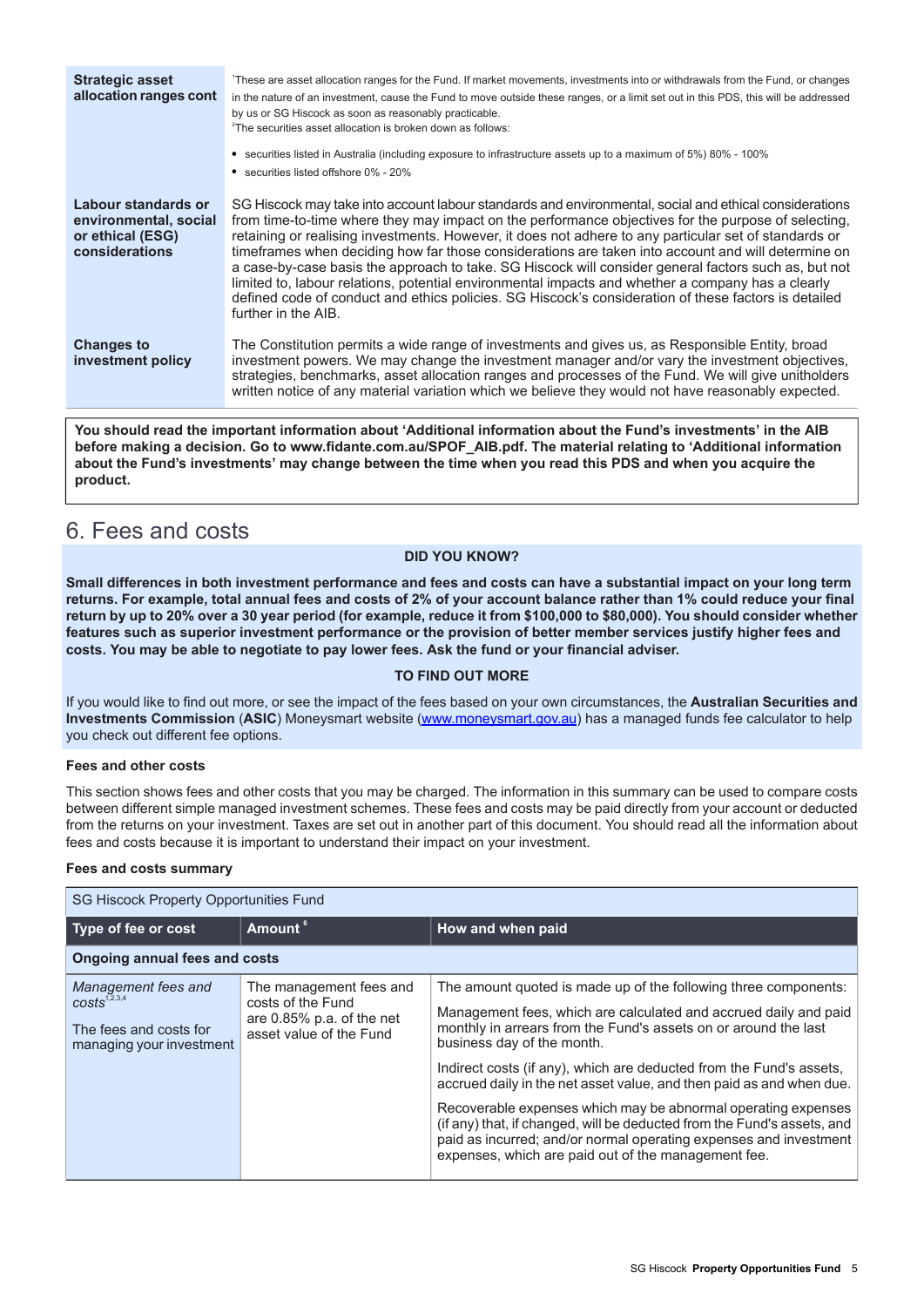| Performance fees                                                                                                                        | Not applicable                                                                                                                                             | Not applicable                                                                                                                                              |  |  |
|-----------------------------------------------------------------------------------------------------------------------------------------|------------------------------------------------------------------------------------------------------------------------------------------------------------|-------------------------------------------------------------------------------------------------------------------------------------------------------------|--|--|
| Amounts deducted from<br>your investment in relation<br>to the performance of the<br>product                                            |                                                                                                                                                            |                                                                                                                                                             |  |  |
| Transaction Costs <sup>5</sup><br>The costs incurred by the<br>scheme when buying or<br>selling assets                                  | The net transaction<br>costs incurred by the Fund for<br>the last financial year were<br>approximately 0.00% p.a. of<br>the net asset value of the<br>Fund | Transaction costs are deducted from the assets of the Fund as and<br>when they are incurred (where not otherwise recovered through the<br>buy/sell spread). |  |  |
| Member activity related fees and costs (fees for services or when your money moves in or out of the scheme)                             |                                                                                                                                                            |                                                                                                                                                             |  |  |
| <b>Establishment fee</b>                                                                                                                | Not applicable                                                                                                                                             | Not applicable                                                                                                                                              |  |  |
| The fee to open your<br>investment                                                                                                      |                                                                                                                                                            |                                                                                                                                                             |  |  |
| <b>Contribution fee</b>                                                                                                                 | Nil                                                                                                                                                        | Not applicable                                                                                                                                              |  |  |
| The fee on each amount<br>contributed to your<br>investment                                                                             |                                                                                                                                                            |                                                                                                                                                             |  |  |
| <b>Buy-sell spread</b><br>An amount deducted from<br>your investment<br>representing costs incurred<br>in transactions by the<br>scheme | +0.25%/-0.25% of the<br>investment or withdrawal<br>amount                                                                                                 | Charged at time of transaction and paid into the Fund when you<br>invest in or withdraw from the Fund. The spread is reflected in the<br>unit price.        |  |  |
| Withdrawal fee                                                                                                                          | Not applicable                                                                                                                                             | Not applicable                                                                                                                                              |  |  |
| The fee on each amount<br>you take out of your<br>investment                                                                            |                                                                                                                                                            |                                                                                                                                                             |  |  |
| Exit fee                                                                                                                                | Not applicable                                                                                                                                             | Not applicable                                                                                                                                              |  |  |
| The fee to close your<br>investment                                                                                                     |                                                                                                                                                            |                                                                                                                                                             |  |  |
| Switching fee                                                                                                                           | Not applicable                                                                                                                                             | Not applicable                                                                                                                                              |  |  |
| The fee for changing your<br>investment options                                                                                         |                                                                                                                                                            |                                                                                                                                                             |  |  |

1. Unless otherwise stated, all fees and costs are quoted gross of income tax and any Goods and Services Tax (**GST**) and reduced by any input tax credits (**ITC**s) or reduced input tax credits (**RITC**s) as applicable. Where available, the prescribed RITC rate is currently 55% or 75%, depending on the nature of the fee or cost incurred. Due to the impact of GST, ITC and RITC calculations, actual fees may vary slightly from those stated and may be rounded to two decimal places.

2. For certain wholesale clients (as defined in the Corporations Act) we may, at our discretion, negotiate, rebate or waive all or part of our fees. Please refer to 'Can fees be different for different investors?' under the heading 'Additional explanation of fees and costs' in the AIB for more information.

3. All estimates of fees and costs in this section are based on information available as at the date of this PDS and reflect the Responsible Entity's reasonable estimates of the typical fees for the current financial year. The costs component of management fees and costs reflect the actual amount incurred for last financial year and the Responsible Entity's reasonable estimates where information was not available as at the date of this PDS (adjusted to reflect a 12-month period). All figures have been rounded to two decimal places. Please refer to Management fees and costs' under the heading 'Additional explanation of fees and costs' in the AIB for more information on management fees and costs.

4. Please refer to 'Other payments' under the heading 'Additional explanation of fees and costs' in the AIB for more information on costs that may be payable.

5. Transaction costs are the costs associated with the buying and selling of the Fund's assets. These costs include brokerage, settlement costs, clearing costs, stamp duty and other government taxes or charges and include the transactional and operational costs incurred by the underlying assets. Transaction costs are recovered from the assets of the Fund as and when they are incurred. The amount quoted reflects the transaction costs not recovered by the buy/sell spread for the last financial year (adjusted to reflect a 12-month period), including our reasonable estimates where information about actual costs was unavailable at the date of this PDS.

6. 'Nil' means there is an entitlement under the constitution but we have elected not to charge it. 'Not applicable' means there is no entitlement for us to charge this fee.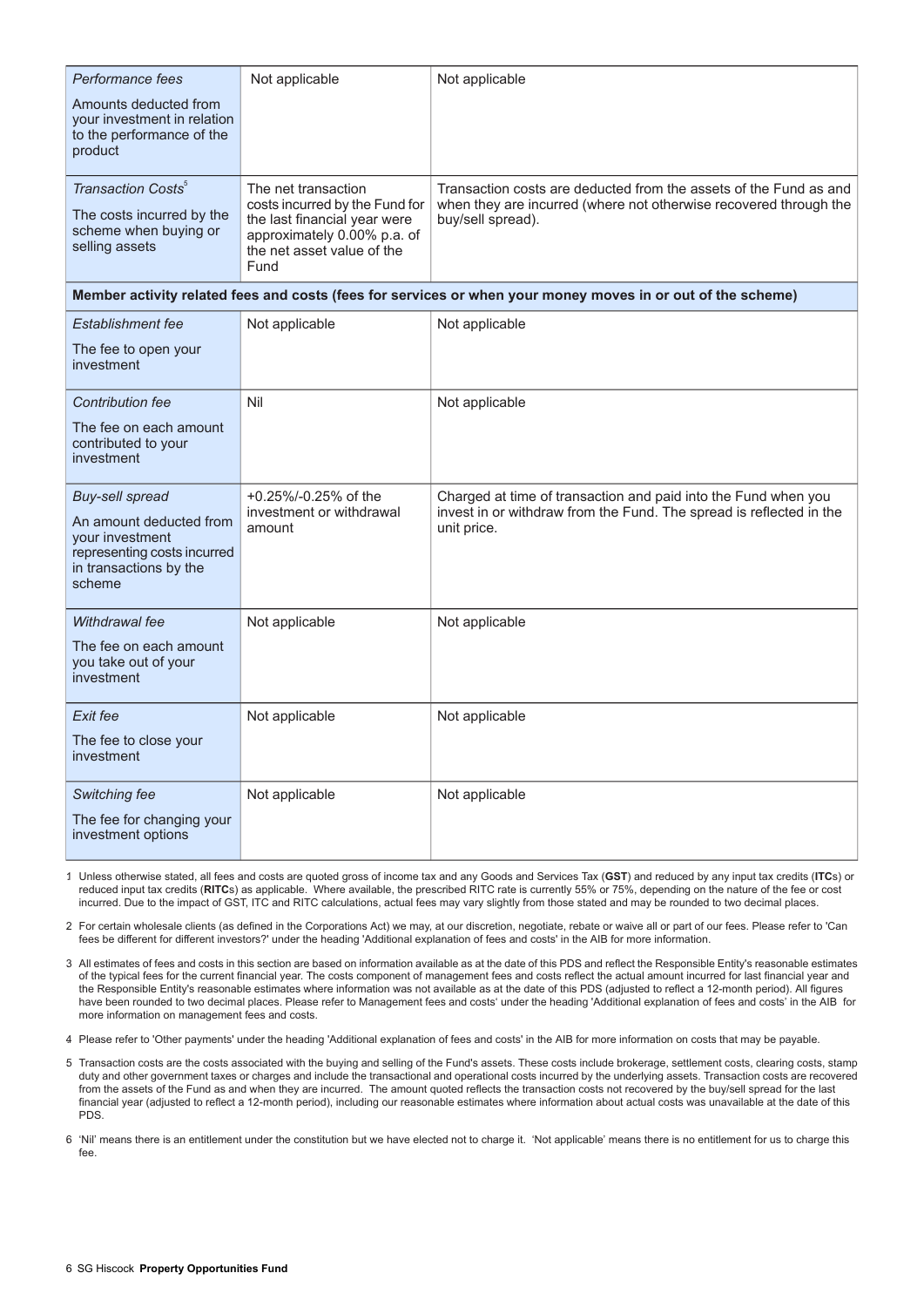# **Example of annual fees and costs for the Fund**

This table gives an example of how the ongoing annual fees and costs in the Fund can affect your investment over a 1-year period. You should use this table to compare this product with products offered by other managed investment schemes.

| <b>EXAMPLE - SG Hiscock</b><br><b>Property Opportunities</b><br><b>Fund</b> | <b>BALANCE OF \$50,000 WITH A CONTRIBUTION OF \$5,000 DURING YEAR</b> |                                                                                                                                                                                 |
|-----------------------------------------------------------------------------|-----------------------------------------------------------------------|---------------------------------------------------------------------------------------------------------------------------------------------------------------------------------|
| <b>Contribution Fees</b>                                                    | Nil                                                                   | For every additional \$5,000 you put in, you will be charged \$0                                                                                                                |
| <b>Plus</b> Management fees<br>and costs                                    | 0.85% p.a. of the net asset<br>value of the Fund                      | And, for every \$50,000 you have in the Fund, you will be charged or<br>have deducted from your investment \$425 each year.                                                     |
| <b>PLUS</b> Performance fees                                                | Nil                                                                   | And, you will be charged or have deducted from your investment \$0<br>in performance fees each year.                                                                            |
| <b>PLUS</b> Transaction costs                                               | 0.00% p.a. of the net asset<br>value of the Fund                      | And, you will be charged or have deducted from your investment \$0<br>in transaction costs.                                                                                     |
| <b>EQUALS</b> Cost of the Fund                                              |                                                                       | If you had an investment of \$50,000 at the beginning of the year and<br>you put in an additional \$5,000 during that year, you would be charged<br>fees of and costs of: \$425 |
|                                                                             |                                                                       | What it costs you will depend on the investment option you<br>choose and the fees you negotiate.                                                                                |

This example assumes that the \$5,000 contribution is made at the end of the year and the value of the investment is otherwise consistent, therefore the management fees and costs associated above are calculated using the \$50,000 balance only. Please note that this is just an example. In practice, actual investment balances will vary daily and the actual fees and expenses we charge are based on the value of the Fund, which also fluctuates daily. Additional fees may apply. Please note that this example does not capture all the fees and costs that may apply to you such as the buy/sell spread. For a detailed explanation about all of the fees and costs that apply see the fees and costs summary above.

# **Calculator**

There is a calculator provided by ASIC on its Moneysmart website (www.moneysmart.gov.au) that you can use to calculate the effect of fees and costs on your balance.

# **Additional explanation of fees and costs**

Please refer to the 'Fees and other costs' section in the AIB for further explanations of the fees and costs of the Fund.

**Additional fees may be paid to a financial adviser if one is consulted. You should refer to the financial adviser's statement of advice which provides details of the fees payable.**

# **Can the fees change?**

All fees can change. Reasons for this might include changing economic conditions and changes in regulation. We will give unitholders 30 days' written notice of any proposed increase in fees. We cannot charge more than the Constitution allows. If we wish to raise fees above the amount allowed for in the Constitution, we would first need to obtain the approval of unitholders. We also reserve the right to waive or reduce any of the fees and costs described in this PDS without prior notice.

<span id="page-6-0"></span>**You should read the important information about 'Fees and costs' in the AIB before making a decision about this product. Go to www.fidante.com.au/SPOF\_AIB.pdf. The material relating to 'Fees and costs' may change between the time when you read this PDS and when you acquire the product.**

# 7. How managed investment schemes are taxed

**Investing in a registered managed investment scheme is likely to have tax and/or social security consequences and you are strongly advised to seek professional tax advice.**

The Responsible Entity has elected for the Fund to be an Attribution Managed Investment Trust (**AMIT**). It is intended that all determined trust components (i.e. assessable income, exempt income and non-assessable non-exempt income) will be attributed to members each year so that the Fund itself is not subject to tax. As an investor you will be assessed for tax on your attributed share of the Fund's taxable income, including any net capital gains. The Fund does not pay tax on behalf of Australian investors. Fidante Partners is not a registered tax (financial) adviser and is not licensed or authorised to provide tax advice. We strongly advise that you obtain your own professional advice regarding your position, as tax and social security laws are complex and subject to change, and investors' individual circumstances vary.

<span id="page-6-1"></span>**You should read the important information about 'Taxation considerations' in the AIB before making a decision. Go to www.fidante.com.au/SPOF\_AIB.pdf. The material relating to 'Taxation considerations' may change between the time when you read this PDS and when you acquire the product.**

# 8. How to apply

You can invest in the Fund as a Direct Investor, or an Indirect Investor.

#### **Direct Investors**

The following applies to Direct Investors investing through Fidante Partners. To make your initial investment:

- read this PDS, the AIB and the Fund's TMD on our website;
- complete and sign the relevant application form available on our website, and include all required customer identity verification documents; and
- post all documentation to:

Fidante Partners Reply Paid 86049 Sydney NSW 2001 (No stamp required).